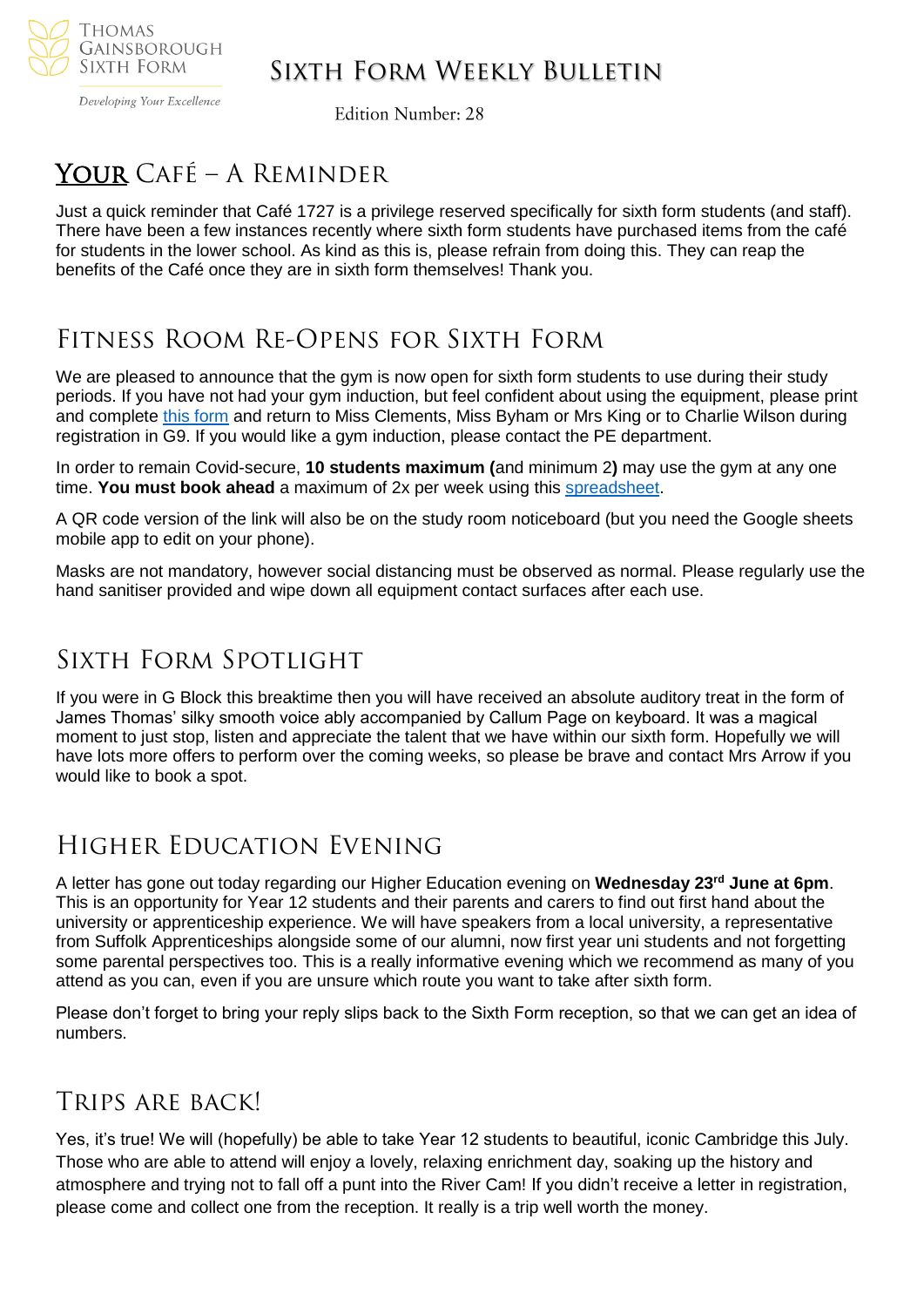

#### Developing Your Excellence

### Sixth Form Weekly Bulletin

**Edition Number: 28** 

### Year 13 Leaver's Hoodies

Thanks to Olivia Roberts and Aimee Sharp TGS Sixth Form leavers hoodies are now available to order on the [Snow Union website.](https://www.snowunion.co.uk/product/thomas-gainsborough-school-sixth-form-leavers-2021-hoodie/) We have today received sample hoodies from Snow Union for you to check the size and quality before you order. These can be viewed (but not removed please) at any time in the sixth form reception. They are in a large silver bag near the radiator.

The order deadline will be the **21st of May**.

### Final Update from the 2020 Head Boy and Girl

This week, Mrs Yapp, George Dunn, Megan Turner, Davit Rickards and I were lucky enough to be interviewed by BBC Look East! This was such an incredible opportunity to discuss exams and how the Covid-19 pandemic and its impact on education could change the course of assessment in future years. It was so amazing to be interviewed regarding this, especially given the tumultuous year we have had as Head Boy and Girl, where we have not been able to meet with people such as the BBC reporters and local news in person. The process of this interview was really interesting to watch, especially given the quick editing turnaround time. We truly thank everyone involved in helping this to happen and hope you have a fabulous week ahead.

\*Next week we welcome Charlie and Evie to the bulletin update slot, so from all of the Sixth Form Team we would like to give a huge thanks to Milly and George for their hard work and enthusiasm throughout what has been probably the toughest Head Boy and Girl term that we have ever had! THANK YOU\*

### Ted tv of the week

**'How we're using dogs to sniff our Malaria'** with James Logan [Watch here](https://www.ted.com/talks/james_logan_how_we_re_using_dogs_to_sniff_out_malaria)

### University News

#### **UniTasterDays**

Over 100 new university events have been added to UniTasterDays this week including:

Subject university tasters bookable by students and school groups from [London School of Economics,](https://www.unitasterdays.com/search.aspx?IID=150&Sort=D) St [George's,](https://www.unitasterdays.com/search.aspx?IID=224&Sort=D) [University of London](https://www.unitasterdays.com/search.aspx?IID=235&Sort=D) and [Teesside University.](https://www.unitasterdays.com/search.aspx?IID=235&Sort=D)

Virtual open days from institutions including [Bangor University,](https://www.unitasterdays.com/search.aspx?IID=13&Sort=D) [Cardiff University](https://www.unitasterdays.com/search.aspx?IID=33&Sort=D) and [Bournemouth](https://www.unitasterdays.com/search.aspx?IID=21&Sort=D)  [University.](https://www.unitasterdays.com/search.aspx?IID=21&Sort=D) Joining lots of new subject tasters for students from the [University of London.](https://www.unitasterdays.com/search.aspx?IID=2218&Sort=D)

As well as a program of virtual talks, workshops, and Q+A sessions for teachers, parents, and students of all age groups through [Aston University](https://www.unitasterdays.com/events/event/64851/mental-health-awareness-week) for Mental health awareness week.

Click to [search a directory of over 1,600 university events](https://www.unitasterdays.com/search.aspx?IID=2218&Sort=D) for school groups and individual students.

Independent and impartial university guidance webinars released this week include support for students interested in studying [optometry](https://www.unitasterdays.com/ondemand/webinar/116/optometry) and a range of subjects in the [Business subject area.](https://www.unitasterdays.com/ondemand)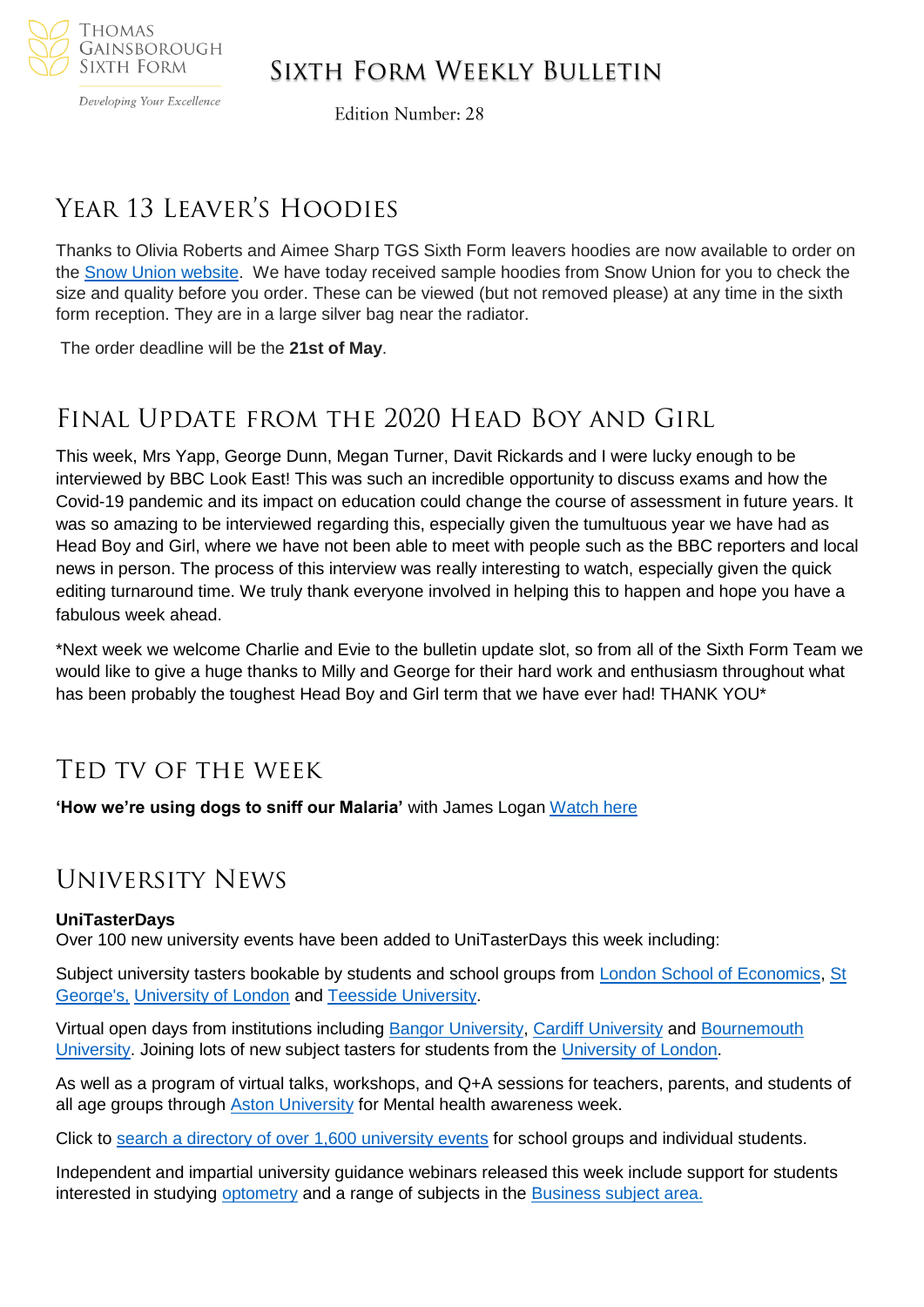

Developing Your Excellence

### Sixth Form Weekly Bulletin

**Edition Number: 28** 

In advance of Mental Health Awareness Week, do also check out [our webinar](https://www.unitasterdays.com/ondemand/webinar/102/student-wellbeing-and-mental-health-support) with tips to support student mental health now and whilst at university featuring Arden University.

#### **Net Sixth Form**

This week's [Net Sixth Form bulletin](https://us5.campaign-archive.com/?u=8dedc07ce580600fe618f38c3&id=f41bec7f10&e=5eb29481e7) contains information on the Goldsmith's Young Writer competition, finding the degree and career to suit you, subject support from University of Leicester as well as supercurricular opportunities.

#### **University of East Anglia**

#### **Year 12**

- Take the free and impartial [SACU careers quiz.](https://sacu-student.com/?page_id=2850) Using visual cues to gauge students' interests, the results will highlight relevant careers, UCAS/FE courses, apprenticeships and job information
- Join our [online taster lectures](http://www.uea.ac.uk/study/tasters) available to individual students or class groups

#### **Year 13**

- Register for our ['Preparing for University' MOOC](https://www.uea.ac.uk/study/information-for/young-people/preparing-for-university-mooc) a free online course, covering the key skills students will need for their studies at university.
- See our [Next Steps](https://everwondered.uea.ac.uk/resource/young-person/year-13-1/next-steps-workbook) workbook, a handy guide for each stage between now and the start of university
- Register now for our [Channel Talent clearing webinar.](https://www.channeltalent.co.uk/event/he-guidance-getting-the-most-from-clearing-with-university-of-east-anglia/) Taking place on **Tuesday 27 July**, we encourage students, parents/carers and teachers/advisers to come along for some top tips on preparing for results day 2021
- We're also running a number of [UEA offer holder webinars,](http://www.uea.ac.uk/study/webinars) to give students a chance to learn more about UEA, hear from current students and ask any questions they might have.

#### **Aberystwyth University**

Across this Summer term, Aberystwyth is offering a very illuminating series called [Before, During &](file:///C:/Users/sbyham/Downloads/Before,%20During%20&%20Beyond:%20Summer%20Term%20Series%20with%20Aberystwyth%20University)  [Beyond.](file:///C:/Users/sbyham/Downloads/Before,%20During%20&%20Beyond:%20Summer%20Term%20Series%20with%20Aberystwyth%20University) The interactive events take a university subject area and begins by exploring successful applications before bringing to life the study experience during university. The last part of each session connects with alumni to illustrate what graduates have gone on to do and how the degree prepared them for it. The programme runs between 17:00 and 18:00 on various dates across the term.

#### **University of Suffolk Uni Camp**

UoS will be running their ever popular Uni Camp as an online event this summer from **12th - 15th July**. This is an opportunity for year 12 students to have a four-day virtual university experience. Students will have the chance to find out more about university by participating in a variety of university subject taster sessions and hearing directly form current university students on their experiences. They will also take part in student life skills workshops, where they'll learn some of the important lessons about life on campus from how to cook to how to get involved in all of the social activities available to uni students. There will also be sessions to prepare students for year 13 and starting uni, where we'll look at making university choices & applications and how student finance works.

Although the event will be online, we are planning to invite all participants onto campus in the autumn for a follow-up day where they'll be able to take a tour of the university and take part in workshops to help with UCAS applications.

**Please let Mrs King know if you wish to apply for Uni Camp 2021.**